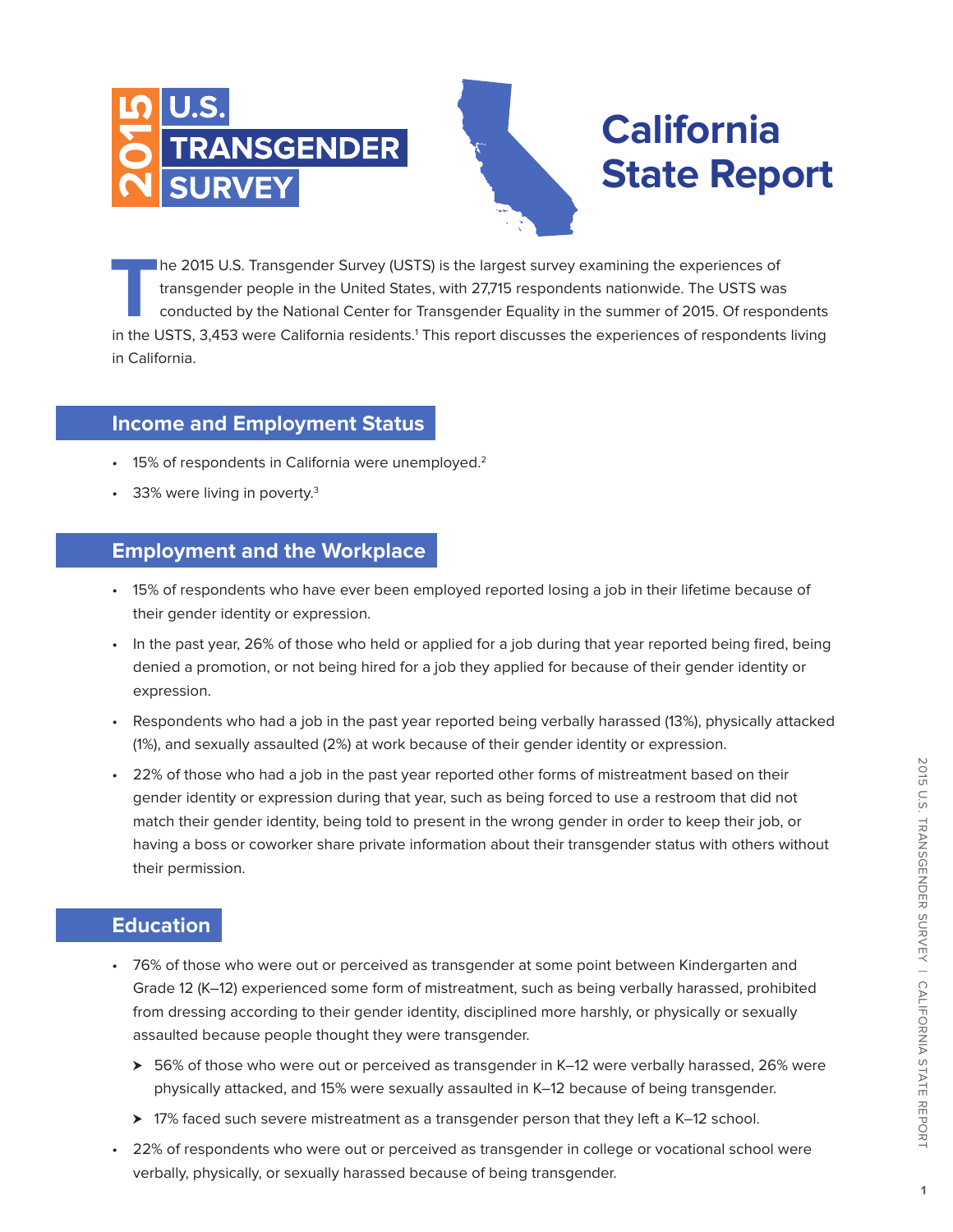#### **Housing, Homelessness, and Shelter Access**

- • 22% of respondents experienced some form of housing discrimination in the past year, such as being evicted from their home or denied a home or apartment because of being transgender.
- 30% have experienced homelessness at some point in their lives.
- • 11% experienced homelessness in the past year because of being transgender.
- • 24% of respondents who experienced homelessness in the past year avoided staying in a shelter because they feared being mistreated as a transgender person.

#### **Public Accommodations**

- • Respondents reported being denied equal treatment or service, verbally harassed, or physically attacked at many places of public accommodation—places that provide services to the public, like retail stores, hotels, and government offices.
- • Of respondents who visited a place of public accommodation where staff or employees thought or knew they were transgender, 30% experienced at least one type of mistreatment in the past year. This included 13% who were denied equal treatment or service, 22% who were verbally harassed, and 2% who were physically attacked because of being transgender.

#### **Restrooms**

- • 9% of respondents reported that someone denied them access to a restroom in the past year.
- In the past year, respondents reported being verbally harassed (12%), physically attacked (1%), and sexually assaulted (1%) when accessing a restroom.
- • 60% of respondents avoided using a public restroom in the past year because they were afraid of confrontations or other problems they might experience.
- • 31% of respondents limited the amount that they ate or drank to avoid using the restroom in the past year.

### **Police Interactions**

- • Respondents experienced high levels of mistreatment and harassment by police. In the past year, of respondents who interacted with police or other law enforcement officers who thought or knew they were transgender, 55% experienced some form of mistreatment. This included being verbally harassed, repeatedly referred to as the wrong gender, physically assaulted, or sexually assaulted, including being forced by officers to engage in sexual activity to avoid arrest.
- • 56% of respondents said they would feel uncomfortable asking the police for help if they needed it.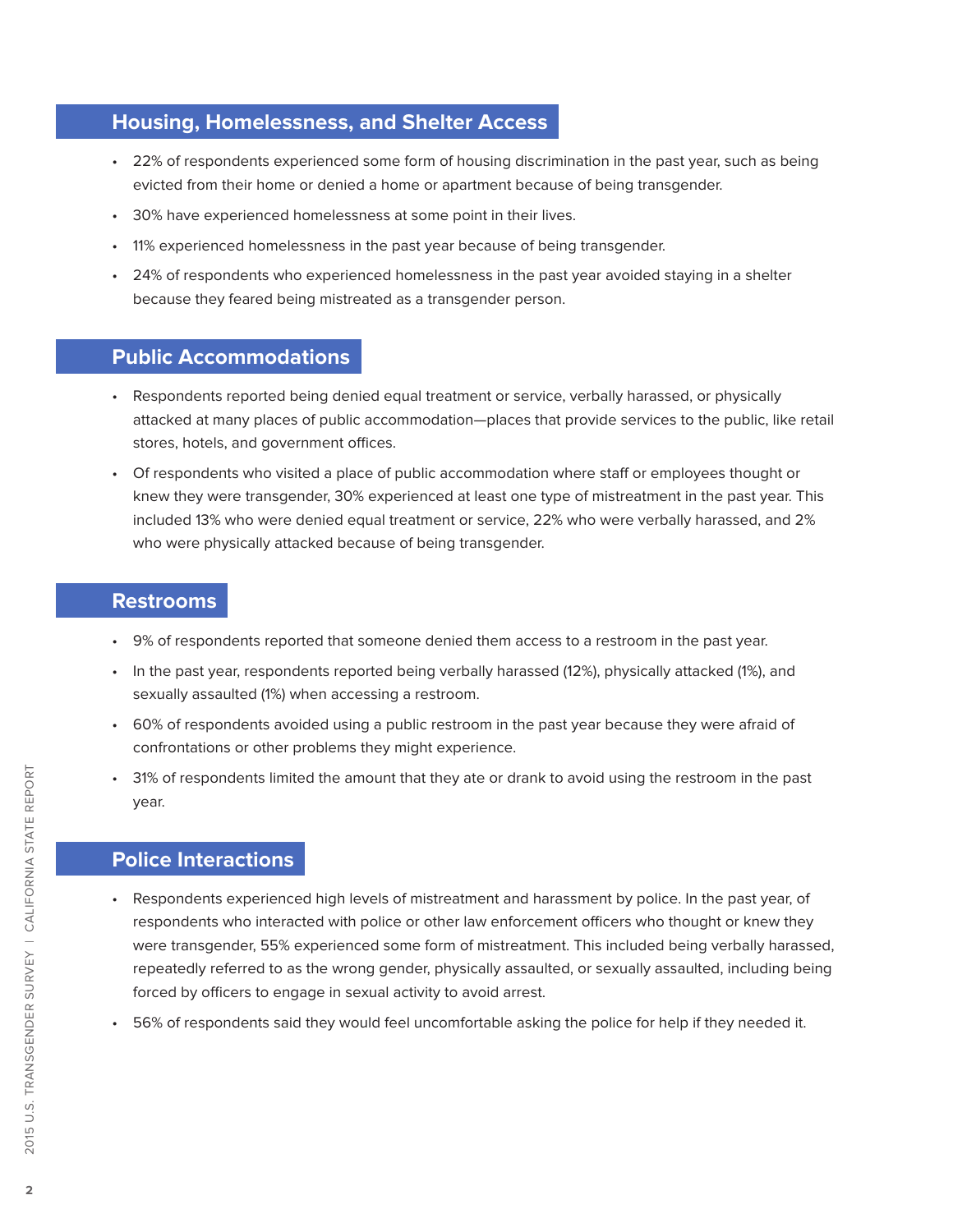### **Health**

- • 25% of respondents experienced a problem in the past year with their insurance related to being transgender, such as being denied coverage for care related to gender transition or being denied coverage for routine care because they were transgender.
- • 33% of those who saw a health care provider in the past year reported having at least one negative experience related to being transgender. This included being refused treatment, verbally harassed, or physically or sexually assaulted, or having to teach the provider about transgender people in order to get appropriate care.
- • In the past year, 22% of respondents did not see a doctor when they needed to because of fear of being mistreated as a transgender person, and 27% did not see a doctor when needed because they could not afford it.
- • 36% of respondents experienced serious psychological distress in the month before completing the survey (based on the Kessler 6 Psychological Distress Scale).<sup>4</sup>
- • 13% of respondents reported that a professional, such as a psychologist, counselor, or religious advisor, tried to stop them from being transgender.

#### **Identity Documents**

- Only 15% of respondents reported that all of their IDs had the name and gender they preferred, while 63% reported that none of their IDs had the name and gender they preferred.
- • The cost of changing IDs was one of the main barriers respondents faced, with 31% of those who have not changed their legal name and 28% of those who have not updated the gender on their IDs reporting that it was because they could not afford it.
- • 32% of respondents who have shown an ID with a name or gender that did not match their gender presentation were verbally harassed, denied benefits or service, asked to leave, or assaulted.

#### **ENDNOTES** | CALIFORNIA STATE REPORT

- 1. The number of respondents in California (n=3,453) is an unweighted value. All reported percentages are weighted. For more information on the weighting procedures used to report 2015 U.S. Transgender Survey data, see the full survey report, available at www.USTransSurvey.org.
- 2. For reference, the U.S. unemployment rate was 5% at the time of the survey, as reported by the Bureau of Labor Statistics. See the full report for more information about this calculation.
- 3. For reference, the U.S. poverty rate was 12% at the time of the survey. The research team calculated the USTS poverty measure using the official poverty measure, as defined by the U.S. Census Bureau. USTS respondents were designated as living in poverty if their total family income fell under 125% of the official U.S. poverty line. See the full report for more information about this calculation.
- 4. For reference, 5% of the U.S. population reported experiencing serious psychological distress during the prior month as reported in the 2015 National Survey on Drug Use and Health. See the full report for more information about this calculation.